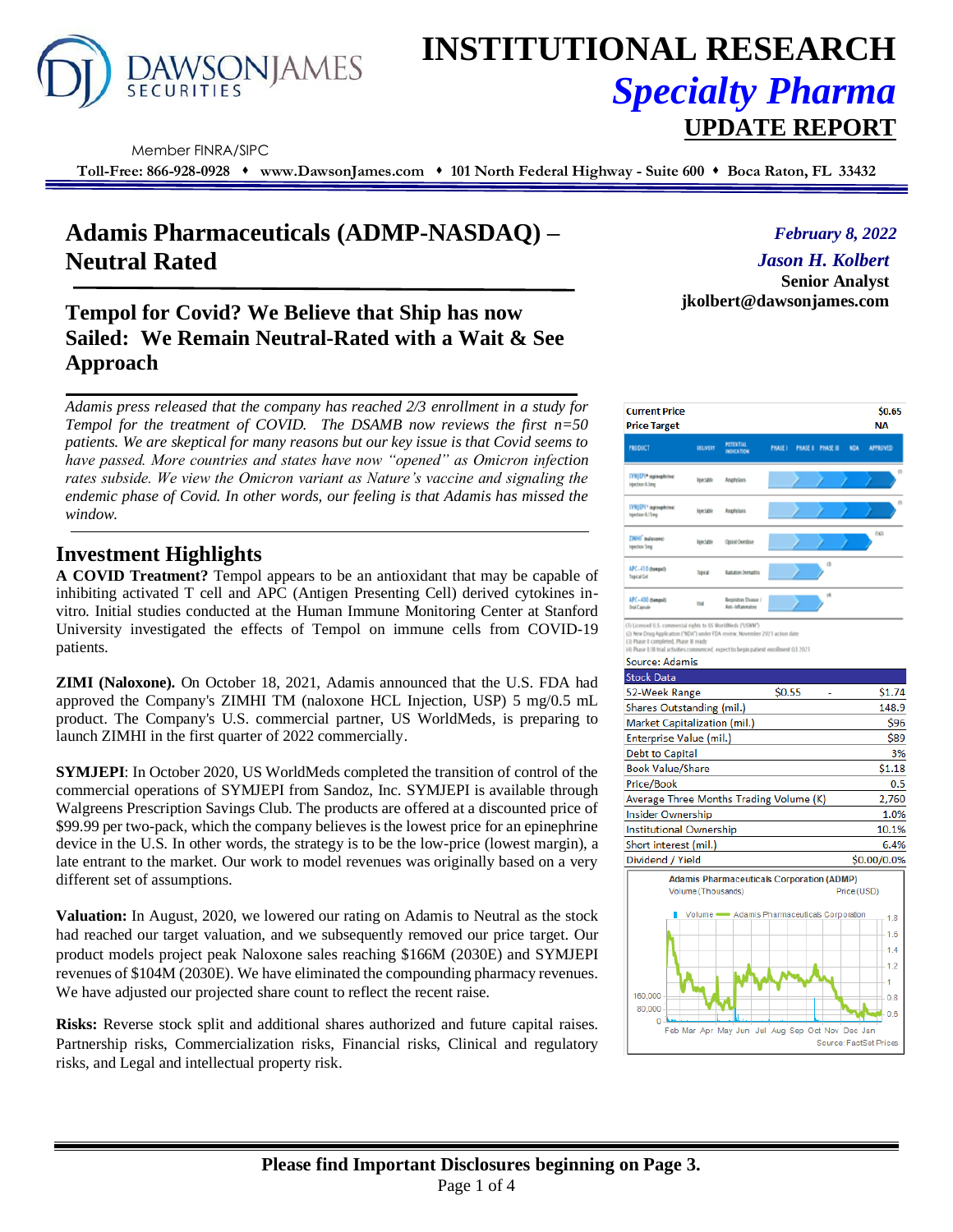

### **Exhibit 1. Income Statement**

| Adamis Pharmaceuticals Corporation: Income Statement (\$000)   |                          |           |           |           |          |             |          |           |          |            |                |          |           |          |                 |         |                 |         |         |                |         |
|----------------------------------------------------------------|--------------------------|-----------|-----------|-----------|----------|-------------|----------|-----------|----------|------------|----------------|----------|-----------|----------|-----------------|---------|-----------------|---------|---------|----------------|---------|
| <b>ADMP: YE December</b>                                       | 2018A                    | 2019A     | 2020A     | 1Q21A     | 2Q21A    | 3Q21A       | 4Q21E    | 2021E     | 1Q22E    | 2Q22E      | 3Q22E          | 4Q22E    | 2022E     | 2023E    | 2024E           | 2025E   | 2026E           | 2027E   | 2028E   | 2029E          | 2030E   |
| Symjepi Gross revenues (not included in total product sales)*  |                          | 67C       | 800       | 4,109     | 4,011    | 760         | 4,336    | 16,060    | 6,296    | 6,570      | 7,117          | 7,391    | 27,373    | 39,192   | 51,532          | 64,411  | 71,859          | 79,612  | 87,680  | 96,073         | 104,801 |
| Naloxone Gross revenues (not included in total product sales)* |                          |           |           |           |          | $\mathbf 0$ |          |           | 1,217    | 1,270      | 1,376          | 1,428    | 5,291     | 26,99'   | 82,813          | 113,199 | 122,158         | 131,868 | 142,431 | 153,964        | 166,598 |
| APC-1000 HFA Inhaled Oral Steroid (maintenance therapy)        |                          |           |           |           |          | $\Omega$    |          |           |          | $\sqrt{2}$ | $\overline{0}$ |          |           |          |                 |         |                 |         |         |                |         |
| APC-4000 Fluticasone - Taper Dry Powder Inhaler (DPI)          |                          |           |           |           |          |             |          |           |          |            | $\Omega$       |          |           |          |                 |         |                 |         |         |                |         |
| APC-8000 Tadalafil (Erectile Dysfunction)                      |                          |           |           |           |          |             |          |           |          |            | $\Omega$       |          |           |          |                 |         |                 |         |         |                |         |
| Pharmaceutical Compounding business                            | 15,087                   | 22,113    | 16,527    | $\Omega$  | $\Omega$ |             |          |           |          | $\sqrt{2}$ | $\Omega$       |          |           |          |                 |         |                 |         |         |                |         |
| <b>Total Product Sales*</b>                                    | 15.087                   | 22,783    | 16.527    | 4,109     | 4,011    | 760         | 4.336    | 16.060    | 7,513    | 7.839      | 8.493          | 8,819    | 32.664    | 66,183   | 134.345         | 177.610 | 194.018         | 211.480 | 230.111 | 250.037        | 271.399 |
| Royalty Revenue on Symjepi & Naloxone*                         | $\overline{\phantom{a}}$ | 335       | 200       | 4,109     | 4,011    | 760         | 4,336    | 13,216    | 3,756    | 3.920      | 4,246          | 4.410    | 16,332    | 33,091   | 67.172          | 88.805  | 97,009          | 105.740 | 115.055 | 125.018        | 135,699 |
| % Royalty (slides on Commercial levels)                        |                          | 50        | 25%       | 100%      | 100%     | 100%        | 100%     | 82%       | 50%      | 50%        | 50%            | 50%      | 50%       | 50%      | 50%             | 50%     | 50%             | 50%     | 50%     | 50%            | 50%     |
| Symjepi / Naloxone Milestones                                  |                          |           |           |           |          |             |          |           |          |            |                |          |           |          |                 |         |                 |         |         |                |         |
| <b>Product Sales &amp; Royalties &amp; Milestones</b>          | 15.087                   | 22,448    | 17,127    | 4,109     | 4,011    | 760         | 4.336    | 13,216    | 3,756    | 3.920      | 4.246          | 4.410    | 16.332    | 33.091   | 67,172          | 88.805  | 97,009          | 105.740 | 115.055 | 125,018        | 135,699 |
| <b>Expenses</b>                                                |                          |           |           |           |          |             |          |           |          |            |                |          |           |          |                 |         |                 |         |         |                |         |
| Cost of Goods Sold                                             | 9,798                    | 15,479    | 14,894    | 3,642     | 3,871    | 1,236       | 217      | 8,965     | 315      | 328        | 356            | 370      | 1,369     | 1,960    | 2,577           | 3,221   | 3,593           | 3,981   | 4,384   | 4,804          | 5,240   |
| %COGS                                                          | 65%                      | 689       | 90%       | 89%       | 96%      | 163%        | 5%       | 56%       | 4%       | 4%         | 4%             | 4%       | 4%        | 3%       | 2%              | 2%      | 2 <sup>9</sup>  |         | 2%      | 2 <sup>9</sup> | 2%      |
| Research and Development + Impairment                          | 18,804                   | 10,376    | 8,28      | 2,261     | 2,233    | 4,620       | 2,348    | 8,695     | 2,100    | 2,191      | 2,374          | 2,465    | 9,130     | 9,586    | 10,065          | 10,569  | 10,674          | 10,781  | 10,889  | 10,998         | 11,108  |
| %R&D                                                           | 125%                     | 46        | 50%       | 55%       | 56%      | 608%        | 54%      | 54%       | 28%      | 28%        | 28%            | 28%      | 28%       | 14%      | 7%              | 6%      | 6%              | .59     | 5%      | -49            | 4%      |
| General and Administrative                                     | 25,948                   | 25,288    | 30,58'    | 5,919     | 7.141    | 5,125       | 8,339    | 30,887    | 7,175    | 7.487      | 8,111          | 8,423    | 31,195    | 31,507   | 31,822          | 32,141  | 32,462          | 32,787  | 33,115  | 33.446         | 33,780  |
| %SG&A                                                          | 489                      | 49        | 61        | 50%       | 54%      | 47%         | 76%      | 649       | 75%      | 75%        | 75%            | 75%      | 75%       | 73%      | 72%             | 70%     | 69%             | 69%     | 68%     | 68             | 67%     |
| <b>Total expenses</b>                                          | 54,550                   | 51.142    | 49,778    | 11.823    | 13.244   | 10.981      | 10.904   | 48.546    | 9.590    | 10.006     | 10.840         | 11.257   | 41.694    | 43.053   | 44,464          | 45,930  | 46.729          | 47.548  | 48.387  | 49.247         | 50,128  |
| Operating income (Loss)                                        | (39, 464)                | (29, 351) | (32, 651) | (7, 714)  | (9,233)  | (10, 221)   | (6, 568) | (33, 735) | (5,833)  | (6,087)    | (6, 594)       | (6, 848) | (25, 362) | (9,962)  | 22,708          | 42.875  | 50,280          | 58,192  | 66,668  | 75,771         | 85,571  |
| Interest expense                                               | (158)                    | (123)     | (160)     |           |          |             |          |           |          |            |                |          |           |          |                 |         |                 |         |         |                |         |
| Interest Income                                                | 245                      | 176       | 84        |           |          |             |          |           |          |            |                |          |           |          |                 |         |                 |         |         |                |         |
| Gain/Loss on extinguishment of debt                            |                          | (322)     |           | (39)      |          | (2)         |          |           |          |            |                |          |           |          |                 |         |                 |         |         |                |         |
| Change in fair value of derivitive liabilities                 |                          |           |           | 16        | (45)     | 2           |          |           |          |            |                |          |           |          |                 |         |                 |         |         |                |         |
| Change in fair value of conversion feature liability           |                          |           | 465       | (7,642)   | 8        | 5,010       |          |           |          |            |                |          |           |          |                 |         |                 |         |         |                |         |
| Change in fair value of warrants                               |                          |           |           |           | (44)     | 43          |          |           |          |            |                |          |           |          |                 |         |                 |         |         |                |         |
| <b>Impairment Expense</b>                                      |                          |           |           |           |          |             |          |           |          |            |                |          |           |          |                 |         |                 |         |         |                |         |
| <b>Total other income</b>                                      |                          | (322)     | 465       | (7,665)   | (81)     | 5.052       |          |           |          |            |                |          |           |          |                 |         |                 |         |         |                |         |
| <b>Pretax Income</b>                                           | (39.376)                 | (29.298)  | (49, 389) | (15, 379) | (9,314)  | (5, 168)    | (6.568)  | (33, 735) | (5.833)  | (6.087)    | (6.594)        | (6.848)  | (25.362)  | (9.962)  | 22.708          | 42.875  | 50.280          | 58.192  | 66.668  | 75.771         | 85.571  |
| Discontinued opeartions                                        |                          |           |           |           |          | (7, 193)    |          |           |          |            |                |          |           |          |                 |         |                 |         |         |                |         |
| Write down of discontinued operations receivable               |                          |           |           |           |          |             |          |           |          |            |                |          |           |          |                 |         |                 |         |         |                |         |
| Loss from continued operations                                 |                          |           |           |           |          |             |          |           |          |            |                |          |           |          |                 |         |                 |         |         |                |         |
| Income Tax Benefit (Provision)                                 | 369                      |           |           | (1)       | (0)      | (0)         | (0)      | (2)       | (700)    | (730)      | (791)          | (822)    | (3,043)   | (1,793)  | 4,542           | 10,290  | 12,067          | 13,966  | 18,667  | 22,731         | 29,094  |
| <b>Tax Rate</b>                                                | $\Omega$ <sup>o</sup>    |           |           | 0%        | 0%       | 0%          | 0%       |           | 12%      | 12%        | 12%            | 12%      | 12%       | 18%      | 20 <sup>o</sup> | 24%     | 24 <sup>o</sup> | 24%     | 28%     | 309            | 34%     |
| <b>GAAP Net Income (loss)</b>                                  | (39.007)                 | (29.307)  | (49, 391) | (15.379)  | (9,313)  | (12, 361)   | (6, 567) | (33.734)  | (5, 133) | (5,356)    | (5,803)        | (6.026)  | (22, 318) | (8, 168) | 18,166          | 32.585  | 38.212          | 44.226  | 48.001  | 53,040         | 56,477  |
| Deemed Dividend on Preferred Stock                             |                          |           |           |           |          |             |          |           |          |            |                |          |           |          |                 |         |                 |         |         |                |         |
| GAAP-EPS                                                       | (1.00)                   | (0.57)    | (0.64)    | (0.12)    | (0.06)   | (0.08)      | (0.04)   | (0.31)    | (0.03)   | (0.04)     | (0.04)         | (0.04)   | (0.15)    | (0.05)   | 0.12            | 0.22    | 0.25            | 0.29    | 0.31    | 0.35           | 0.37    |
| GAAP EPS (dil)                                                 | (1.00)                   | (0.57)    | (0.59)    | (0.12)    | (0.06)   | (0.08)      | (0.04)   | (0.31)    | (0.03)   | (0.04)     | (0.04)         | (0.04)   | (0.15)    | (0.05)   | 0.11            | 0.20    | 0.22            | 0.25    | 0.26    | 0.28           | 0.29    |
| Wgtd Avg Shrs (Bas) - '000s                                    | 39,085                   | 53,263    | 77,570    | 129.464   | 148,886  | 148,886     | 149,035  | 144.068   | 149.184  | 149.333    | 149.483        | 149.632  | 149.408   | 150.007  | 150,607         | 151.211 | 151,817         | 152,425 | 153.035 | 153.648        | 154,264 |
| Watd Ava Shrs (Dil) - '000s                                    | 39.085                   | 53,304    | 83.462    | 129.464   | 148.886  | 148.886     | 150.375  | 144,403   | 150.375  | 151.879    | 153.398        | 154.932  | 152.646   | 157.271  | 162.036         | 166.946 | 172.005         | 177.217 | 182.587 | 188.119        | 193.820 |

*Source: Dawson James estimates, company reports*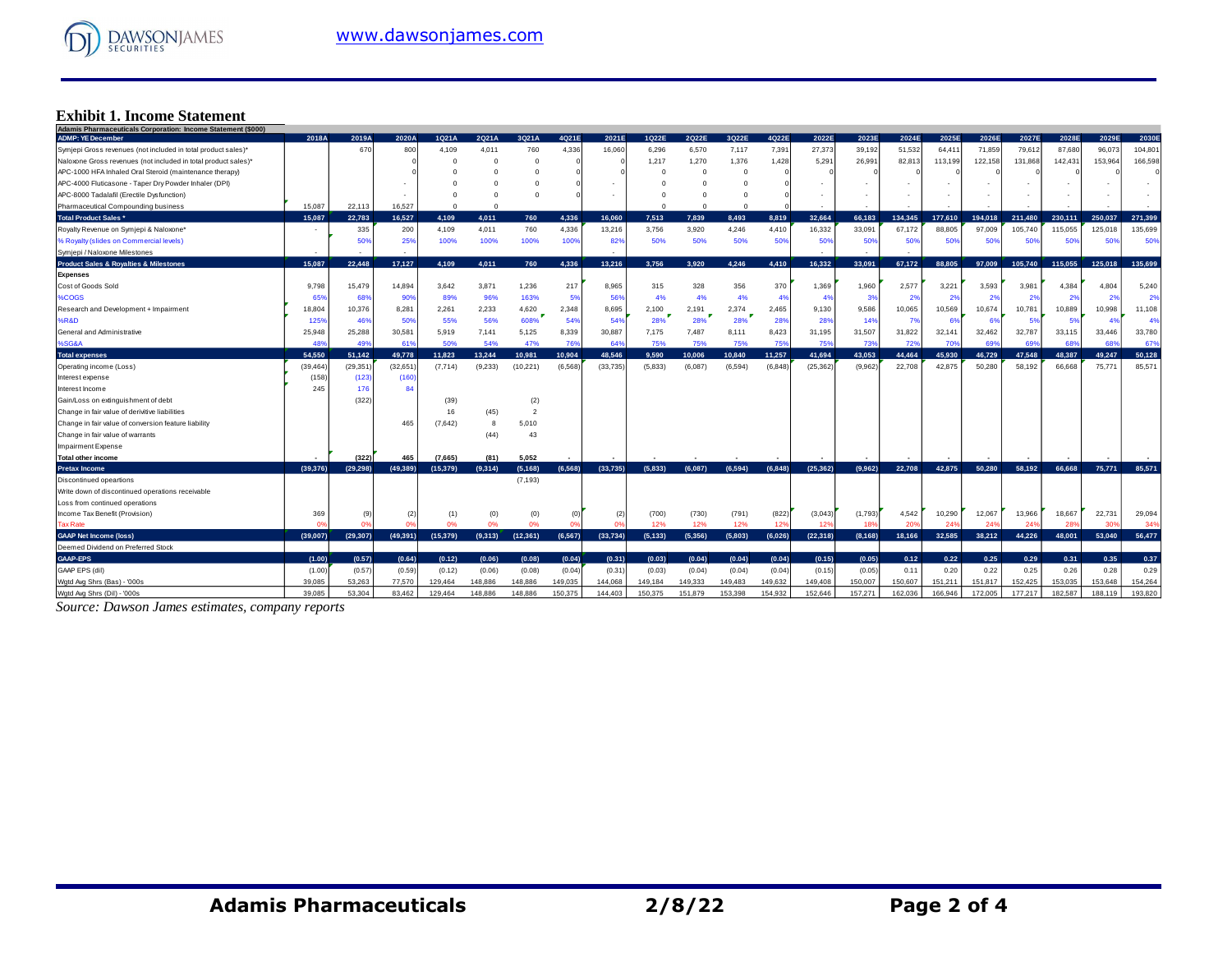

#### Companies mentioned in this report:

US WorldMeds (private)

#### **Important Disclosures:**

#### **Price Chart:**



| <u>Price target and ratings changes over the past three years:</u>               |
|----------------------------------------------------------------------------------|
| Initiated – Buy – July 2, $2019$ – Price Target \$5.00                           |
| Update – Buy – August 13, 2019 – Price Target $$4.00$                            |
| Update – Buy – August 28, 2019 – Price Target $$4.00$                            |
| Update – Buy – November 26, 2019 – Price Target lowered from \$4.00 to \$1.00    |
| Rating Change – Neutral – February 27, 2020 – Rating Lowered from Buy to Neutral |
| Update – Neutral – April 1, 2020 – Price Target NA                               |
| Update – Neutral – May 21, 2020 – Price Target NA                                |
| Rating Change – Buy – June 15, $2020$ – Price Target \$1.00                      |
| Rating Change – Neutral – August 24, 2020 – Price Target \$1.00                  |
| Update – Neutral – November 11, 2020 – Price Target NA                           |
| Update – Neutral – November 17, 2020 – Price Target NA                           |
| Update – Neutral – February 5, 2021 – Price Target NA                            |
| Update – Neutral – April 16, 2021 – Price Target NA                              |
| Update – Neutral – December 3, 2021 – Price Target NA                            |
| Update – Neutral – February 8, $2022$ – Price Target NA                          |
|                                                                                  |

Dawson James Securities, Inc. (the "Firm") is a member of the Financial Industry Regulatory Authority ("FINRA") and the Securities Investor Protection Corporation ("SIPC").

The Firm does not make a market in the securities of the subject company(s). The Firm has NOT engaged in investment banking relationships with ADMP in the prior twelve months, as a manager or co-manager of a public offering and has NOT received compensation resulting from those relationships. The Firm may seek compensation for investment banking services in the future from the subject company(s). The Firm has NOT received other compensation from the subject company(s) in the last 12 months for services unrelated to managing or co-managing of a public offering.

Neither the research analyst(s) whose name appears on this report nor any member of his (their) household is an officer, director or advisory board member of these companies. The Firm and/or its directors and employees may own securities of the company(s) in this report and may increase or decrease holdings in the future. As of January 27, 2022, the Firm as a whole did not beneficially own 1% or more of any class of common equity securities of the subject company(s) of this report. The Firm, its officers, directors, analysts or employees may affect transactions in and have long or short positions in the securities (or options or warrants related to those securities) of the company(s) subject to this report. The Firm may affect transactions as principal or agent in those securities.